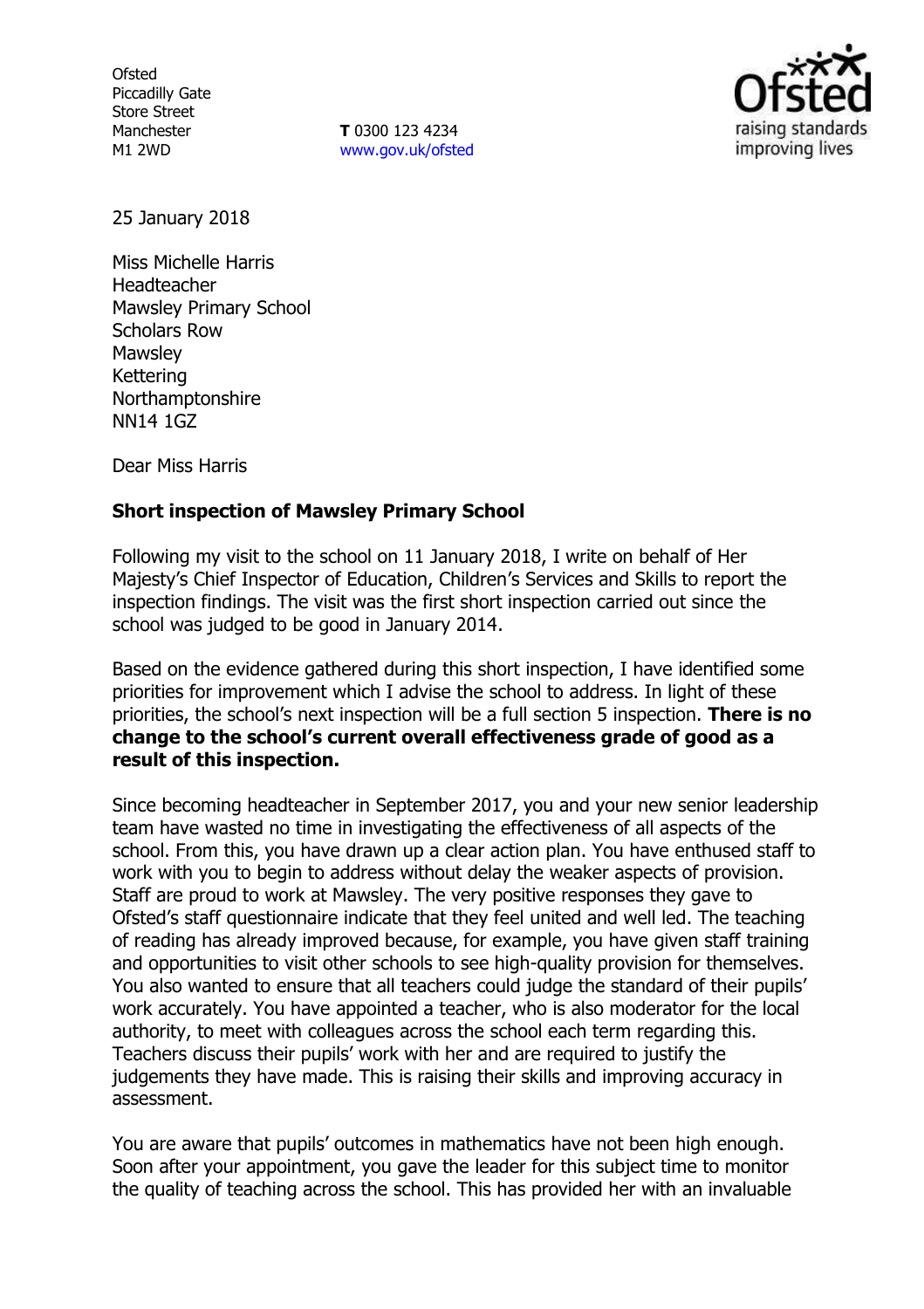

opportunity to see where teachers need support and guidance most. You agree that the quality of teaching in this subject is currently variable. The mathematics leader is now helping those who are new to the profession, who feel less confident, or who need to develop their skills to improve.

Mathematics books we looked at together reflect leaders' judgements that not all teachers use their knowledge of what pupils can do to set work that is appropriate for them. A considerable number of the pupils I spoke with during my visit confirmed that they find some of the mathematics work does not challenge them sufficiently. Nevertheless, pupils enjoy lessons in this subject, particularly the recent opportunities for mathematics project days. Pupils' books also show that teachers have not planned sufficient opportunities for them to reason mathematically and problem-solve. The most recent work in their books indicates that they are now being given more of these opportunities, and teachers are planning greater amounts of work that is appropriate for pupils' needs. However, these improvements are not sufficiently embedded throughout all classes and year groups.

You, along with other leaders and members of the governing body, are also fully aware that, though many of the school's overall outcomes have been positive historically, disadvantaged pupils have not made sufficient progress from their starting points. You agree that more needs to be done to ensure that by the end of each academic year greater proportions have reached the standards of other pupils nationally.

Following the last inspection, leaders were asked to accelerate the progress in writing for pupils of all ages. It is now a strength of the school. Pupils now have many opportunities to write, including at length, and across the curriculum. For example, pupils in Year 6 were learning about vitamins in science, and teachers asked them to write a diary imagining they were a sailor suffering from scurvy. Pupils are also now presenting their work neatly in almost all year groups. In the small number of classes where this is less apparent, this is largely because the school is using a new scheme to teach handwriting, and pupils are learning to adjust to this. Pupils' presentation is good and improving across the curriculum.

Pupils' positive approach to their work is reflected in the school's motto, 'Think it, learn it, believe it, achieve it!' The school is a friendly, learning-focused environment where pupils work hard and try their best. During my visit, I saw pupils cooperating positively and sharing their ideas. They spoke eagerly about their work together. I saw no disruption or disengagement from learning by pupils whatsoever. Pupils' attendance is above the national average.

The governing body holds you and senior leaders to account effectively and plays its strategic role well. Governors, like you, are forward thinking and determined. They are, rightly, proud of the drive to address the school's weaknesses and are committed to seeing that all groups of pupils make rapid progress in all subjects. They share the confidence and positivity that is visible in both staff and pupils. You and your staff also have the respect and support of parents and carers. A very large majority of the many who responded to Parent View said that the school is well led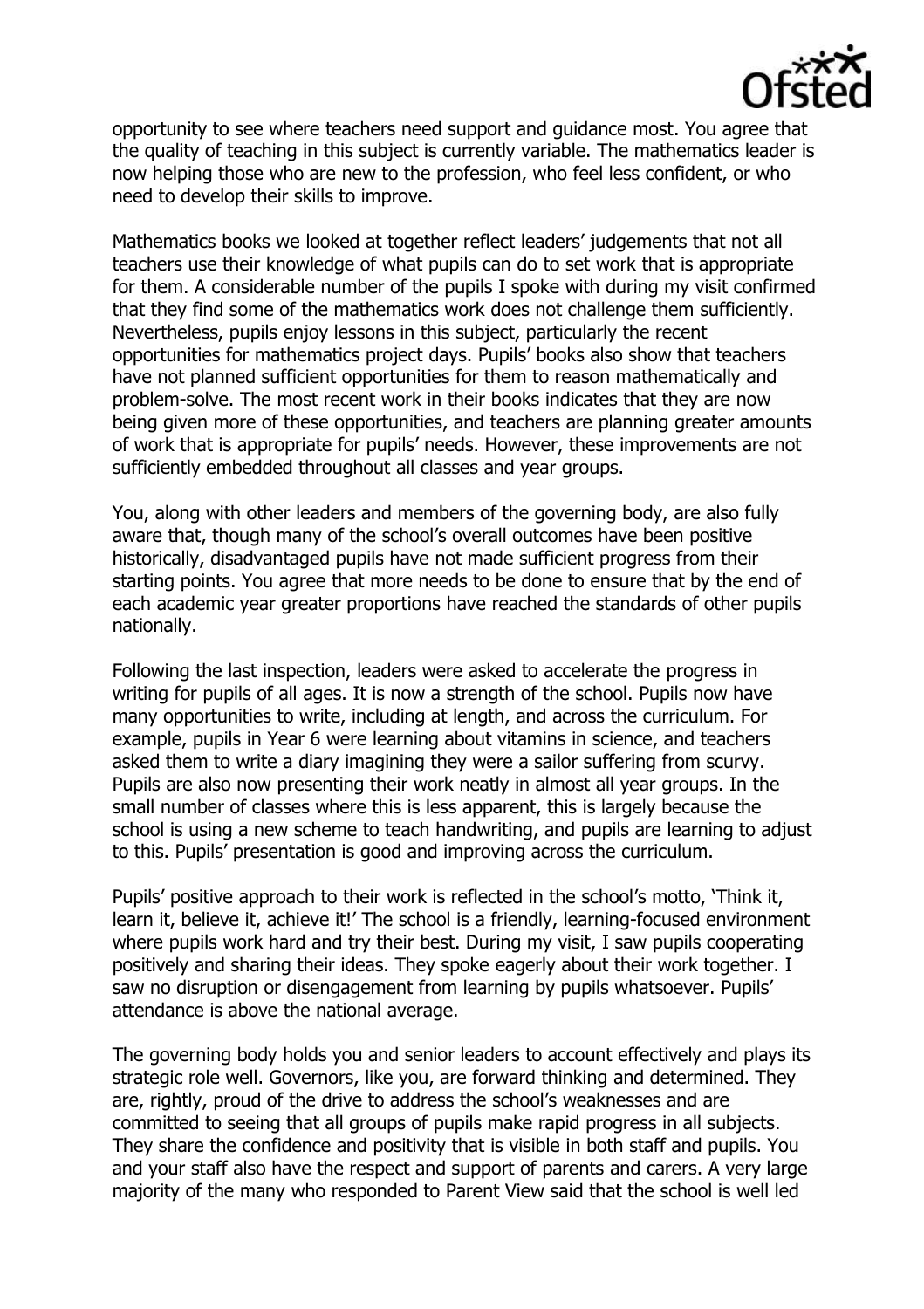

and managed and that they would recommend it to others. As one explained: 'Mawsley Primary School employs wonderfully committed teachers who connect so well with the pupils. My son is very happy there. The school is a very important focal point of the village and it lives up to the expectations placed upon it.'

# **Safeguarding is effective.**

Pupils are kept safe at the school because all staff are trained thoroughly. As a result, they know their responsibilities to let you know of any concern they have, and understand how they must do this. They could describe to me a wide variety of signs that might alert them to the potential exploitation or harm to a child. The leadership team has ensured that all safeguarding arrangements are fit for purpose. Written records about any such concerns are clear, well-kept and thorough. These show that you make brisk referrals to external agencies where needed. You and your staff work hard to support pupils whose home circumstances make them vulnerable, including effective work with families.

Pupils I met told me how safe they feel in school. They said that if any bullying and name-calling did take place it was extremely rare indeed because everyone 'gets on very well together'. Where pupils do fall out, or if they are worried, staff quickly deal with it. Relationships in school are respectful, and pupils are polite to visitors, adults and to each other. They told me that the school teaches them about how to stay safe online and about other dangers such as electricity and strangers. Pupils learn to become reflective about risks because staff discuss these things with them in an ageappropriate way. For example, they ask pupils to indicate to them before a school trip that they know to take care near roads and never to wander off.

# **Inspection findings**

- Pupils' writing is consistently of a high quality. It is characterised by creativity and imaginative, ambitious vocabulary and structure. Pupils know how to write well for different purposes and audiences. They are taught well in this subject and, as a result, they become confident and keen to show their skills in writing. Considerably greater proportions than the national averages consistently attain both the expected standard and that of greater depth in both key stages 1 and 2.
- Teachers did not adapt their teaching in mathematics well enough to the revised national curriculum when it was introduced. As a result, pupils' achievement in mathematics has fallen and is currently too low. Last year's results were below the national averages at key stages 1 and 2. The mathematics leader correctly identifies that this was because the approach to mathematics was too inconsistent between classes, and that many staff were not giving their pupils sufficient opportunities to solve problems and to reason mathematically. In addition, staff were not all adjusting the work they planned to meet the different needs of pupils. You and leaders have begun to address this, and there are promising recent signs of improvement. However, you agree that actions need to continue so that all pupils make rapid progress in mathematics.
- The relatively small numbers of disadvantaged pupils are not making fast enough progress academically. Too few of these pupils are making accelerated progress